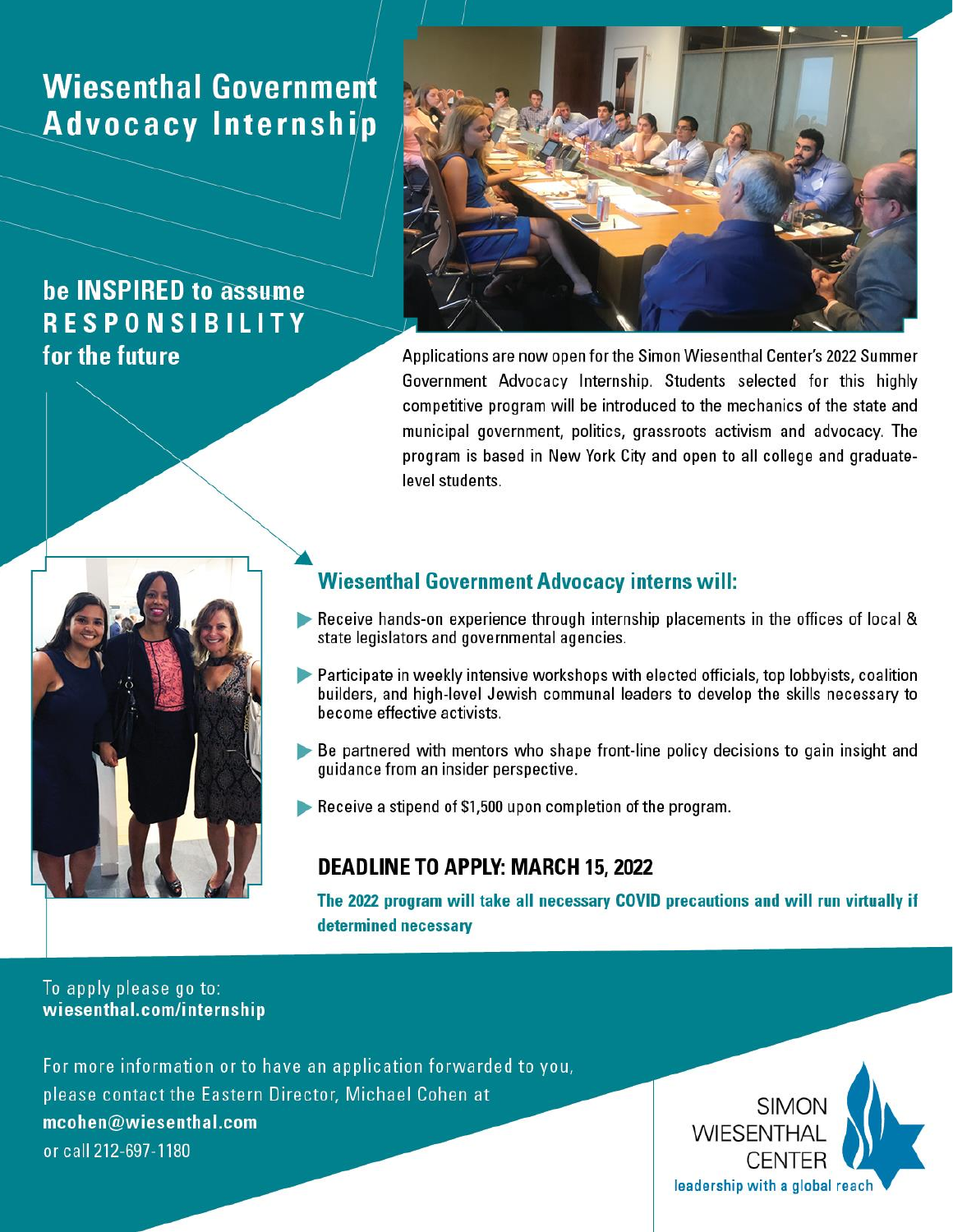

# **SUMMER 2022**

# **Government Advocacy Internship Program**

*Application and Information*

Simon Wiesenthal Center 11 Broadway New York, NY, 10004 Phone: 212-697-1180 Email: swcny@wiesenthal.com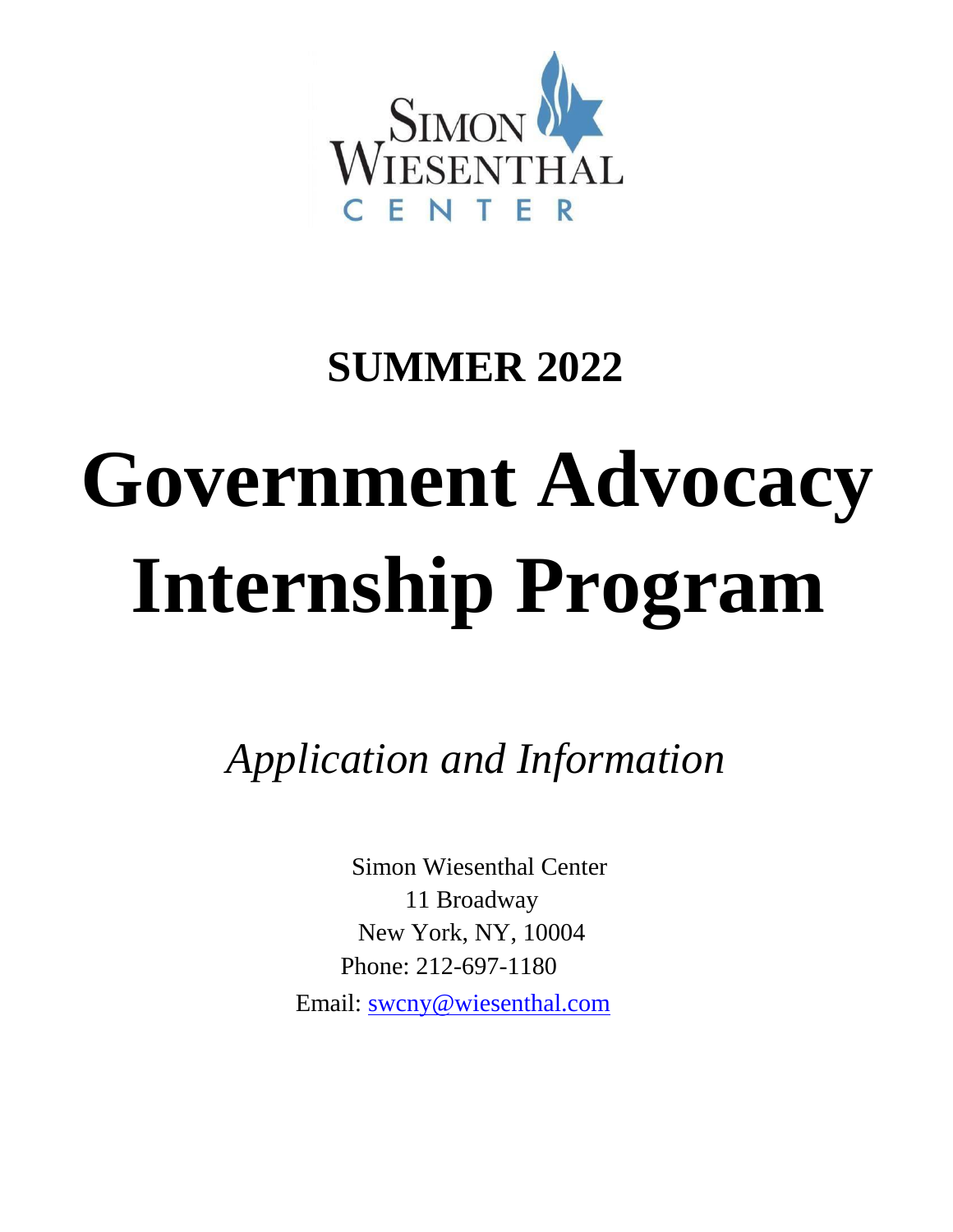## **Simon Wiesenthal Center Government Advocacy Internship Program**

*For the summer of 2022, the Simon Wiesenthal Center is proud to announce the seventh year of its one of a kind, local Government Advocacy Internship Program, centered on encouraging and educating the next generation of Jewish youth as to the mechanisms of advocacy via exposure to state and municipal government, politics and advocacy. It will serve twenty-five to fifty college and graduate school-aged students from the New York, Connecticut, and New Jersey regions.*

#### **Program Description**

-Interns will have the opportunity to receive **hands-on experience** in the offices of local legislators, governmental agencies and issue-based advocates, to **learn about mechanisms of political movement in a dynamic, intellectually rigorous environment**.

-Interns will participate in **regular workshop sessions** with elected officials, top lobbyists, issue-based advocates, and Jewish communal leaders, to understand the currents of **effective Jewish communal advocacy** through an intergovernmental approach.

-Interns will be **partnered with mentors** who are successful in shaping front-line policy decisions and who are renowned in their fields to gain insight and guidance from an insider perspective.

Selected participants will be eligible to earn academic credit by enrolling in a seminar and internship course on their college campus.

#### **Program Requirements**

The Simon Wiesenthal Center's Government Advocacy Internship Program will span a period of **eight (8) weeks over each summer**.

Participants will be required to commit at least **four days a week** for their internship **during regular business hours,** as well as **one weekly dinner/evening workshop session**.

The program will include an **orientation with the Eastern Director** of the Simon Wiesenthal Center, along with **weekly advocacy training workshop dinner sessions**, to be scheduled throughout the span of the internships.

#### **At the successful completion of the program's minimum requirements, participants will be provided a financial stipend of \$1500.**

#### **Program Eligibility**

The program is open to any college or graduate level student who has minimum standing of rising college freshman. Students who wish to be considered should demonstrate an interest in public policy and a commitment to the future of Jewish communal advocacy.

## **Applications must be submitted to the Simon Wiesenthal Center-New York Office**

**swcny@wiesenthal.com by March 15, 2022**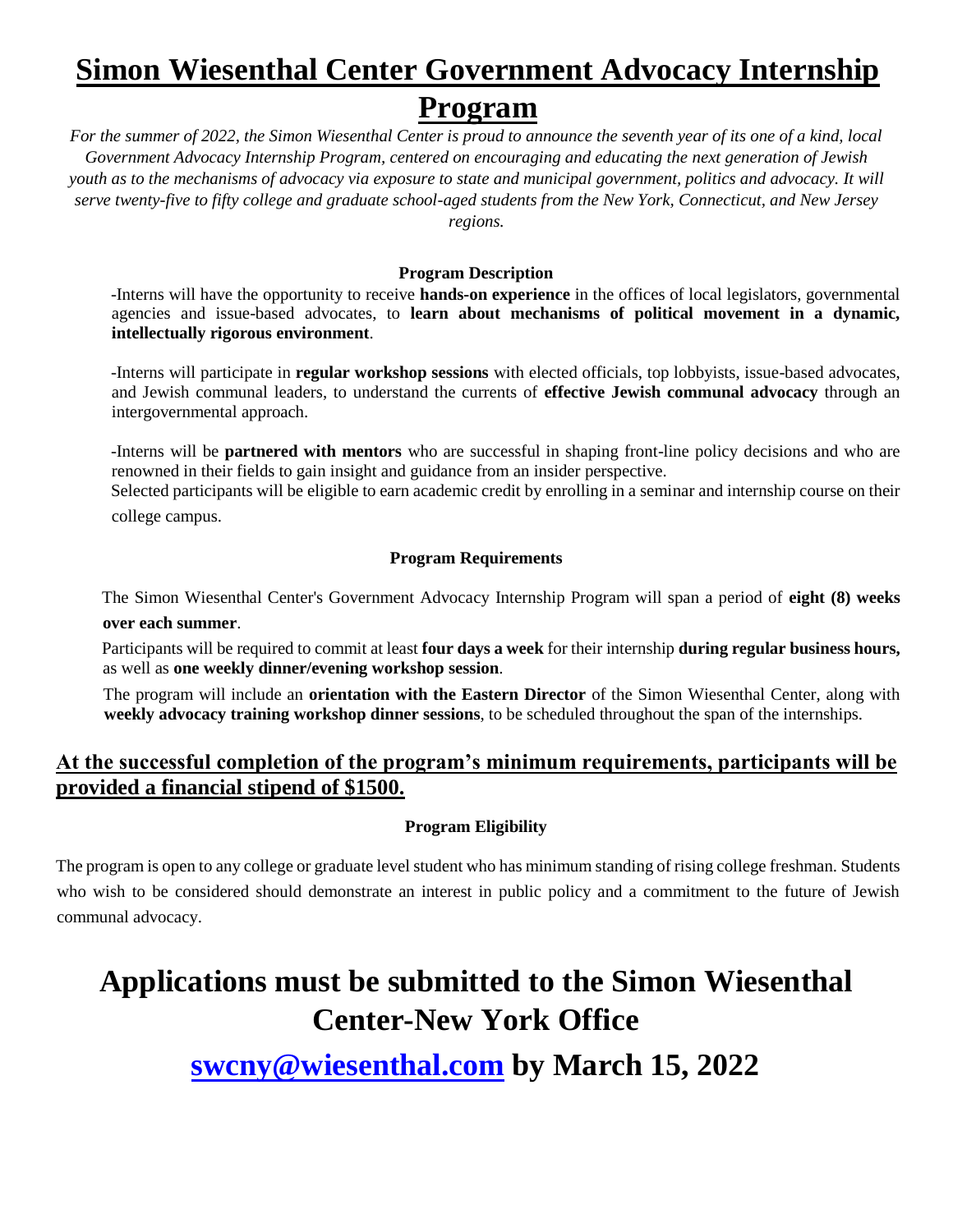## *SIMON WIESENTHAL CENTER GOVERNMENT ADVOCACY INTERNSHIP PROGRAM*

**Please type or print clearly:** 

|  |                                                                      | Home                                                            |
|--|----------------------------------------------------------------------|-----------------------------------------------------------------|
|  |                                                                      |                                                                 |
|  |                                                                      |                                                                 |
|  |                                                                      |                                                                 |
|  | <b>Current Academic Standing: Freshman Sophomore Junior Senior</b>   |                                                                 |
|  | <b>Expected Standing Next Fall:</b> Freshman Sophomore Junior Senior |                                                                 |
|  |                                                                      |                                                                 |
|  |                                                                      |                                                                 |
|  |                                                                      |                                                                 |
|  | Degree: Date Expected / Received: Current Cumulative GPA:            |                                                                 |
|  |                                                                      |                                                                 |
|  |                                                                      | Degree: Date Expected / Received: Current Cumulative GPA: _____ |

## **\*Applicants are to submit a current copy of their transcript from the college they are attending.**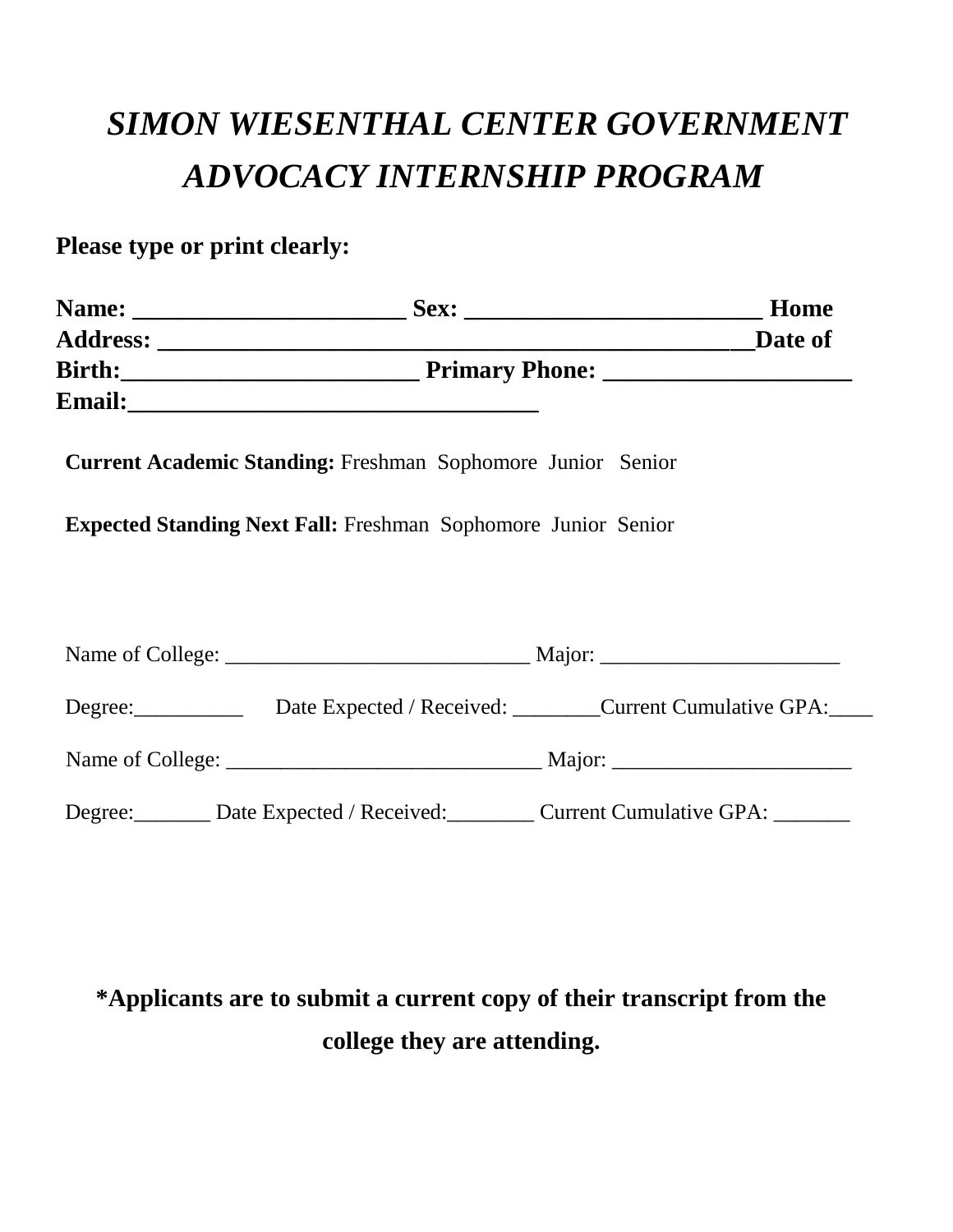The Simon Wiesenthal Center Government Advocacy Internship Program will expose students to public policy, legislation and advocacy to combat antisemitism, fight bigotry and stereotyping and ensure proper legal and de-facto treatment of the Jewish community predominately occurs on the state and local levels. The Jewish Community needs to prepare its future advocates for these specific challenges.

#### \*In a separate narrative no longer than 1,000 words, please respond to the following items.

A -- Describe why you would like to be a Simon Wiesenthal Center Government Advocacy Intern.

B -- Describe the areas of public policy that interest you most, and why.

C -- To what extent has your academic and work experience helped to prepare you for this assignment?

Please list any academic honors you have received and/or extracurricular activities in which you are involved:

Describe your long-term professional goals: